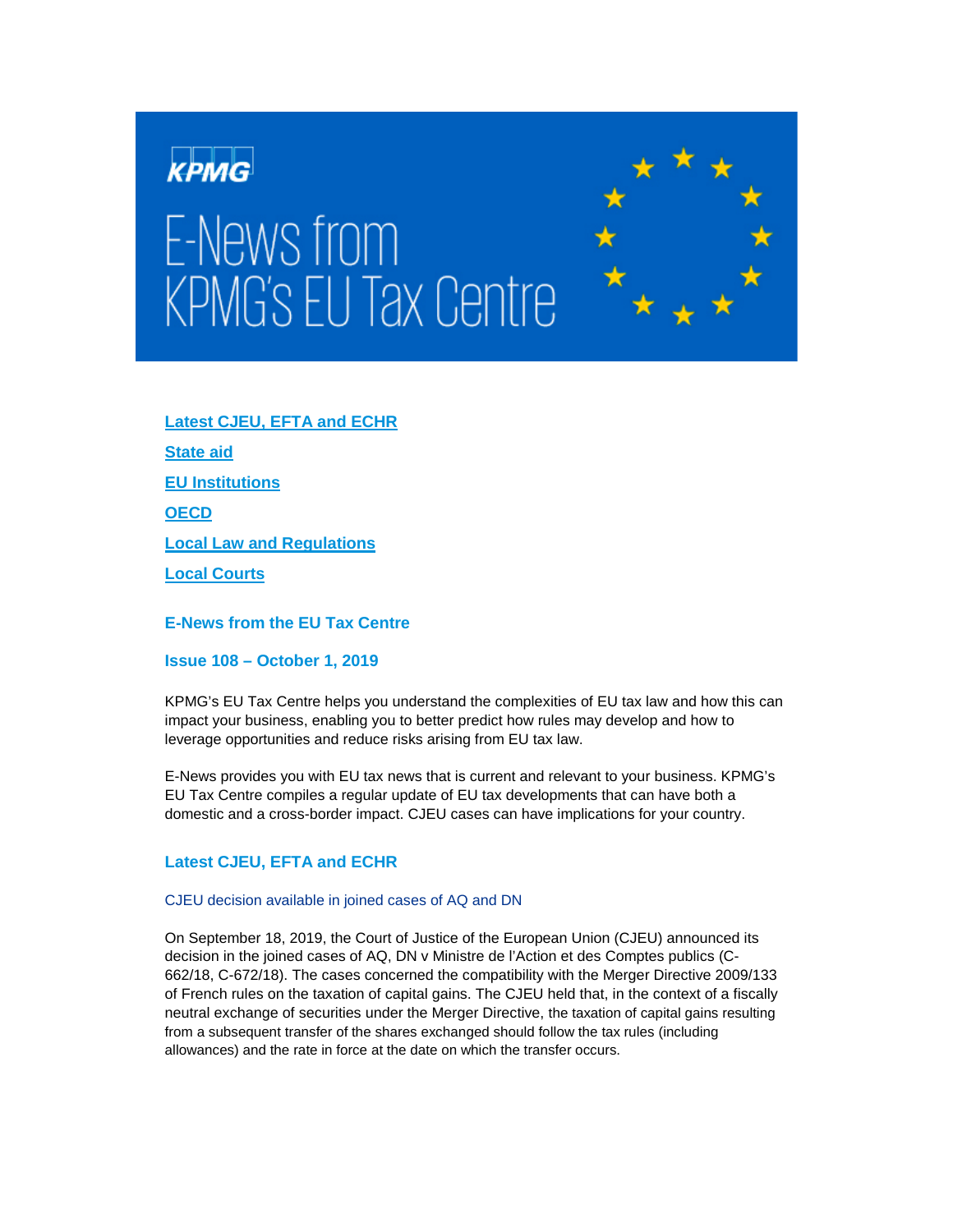# <span id="page-1-0"></span>**State aid**

O

General Court examines the compatibility of rulings granted by Ireland, Luxembourg and the Netherlands with EU State aid rules

Following multiple State aid investigations launched by the European Commission, the General Court of the European Union was asked to examine whether the advanced pricing agreements granted by Ireland, Luxembourg and the Netherlands were compatible with EU law. In the case involving Netherlands, the Court ruled on September 24, 2019 that the Commission's decision should be annulled, but upheld the Commission's findings in the case involving Luxembourg. As regards the Irish case, during a hearing that took place on September 17 and 18, 2019 the Court requested the Commission, Ireland and the taxpayer concerned to clarify their arguments.

For more information, please refer to [KPMG's Euro Tax Flash.](https://home.kpmg/xx/en/home/insights/2019/09/etf-412-general-court-examines-compatibility-of-rulings-granted-by-ireland-luxembourg-and-netherlands-with-eu-state-aid-rules.html)

### General Court's decision on the taxation of ports in Belgium

On September 20, 2019, the CJEU delivered its decision in the case *Port autonome du Centre et de l'Ouest and Others v Commission (T-673/17)*. The Court dismissed the action made to annul the European Commission's initial decision that the exclusion of the economic activities of the relevant ports from Belgian corporate tax constituted State aid incompatible with the functioning of the EU internal market.

### Commission's decision on UK CFC financing exemption scheme appealed

On July 4 and 5, 2019, a number of applicants brought actions to the General Court of the EU to annul the European Commission's decision C(2019) 2526 of April 2, 2019 on the application of State aid rules in respect of the UK CFC financing exemption scheme.

For more information, please refer to the [European Commission State Aid Register.](https://ec.europa.eu/competition/elojade/isef/case_details.cfm?proc_code=3_SA_44896)

Ο

# <span id="page-1-1"></span>**EU Institutions**

# **EUROPEAN COMMISSION**

### Updates on status of EU Commissioners-designate

On September 27, 2019, Commissioner-designates Vestager and Gentolini provided written responses to questions posed in advance of their respective committee confirmation hearings. Commissioner-designate Vestager addressed the topics of digital taxation and EU State aid matters. Commissioner-designate Gentolini provided commentary on his view of the future EU tax agenda, including on taxation of the digital economy, environmental taxes and the move towards qualified majority voting on EU tax matters.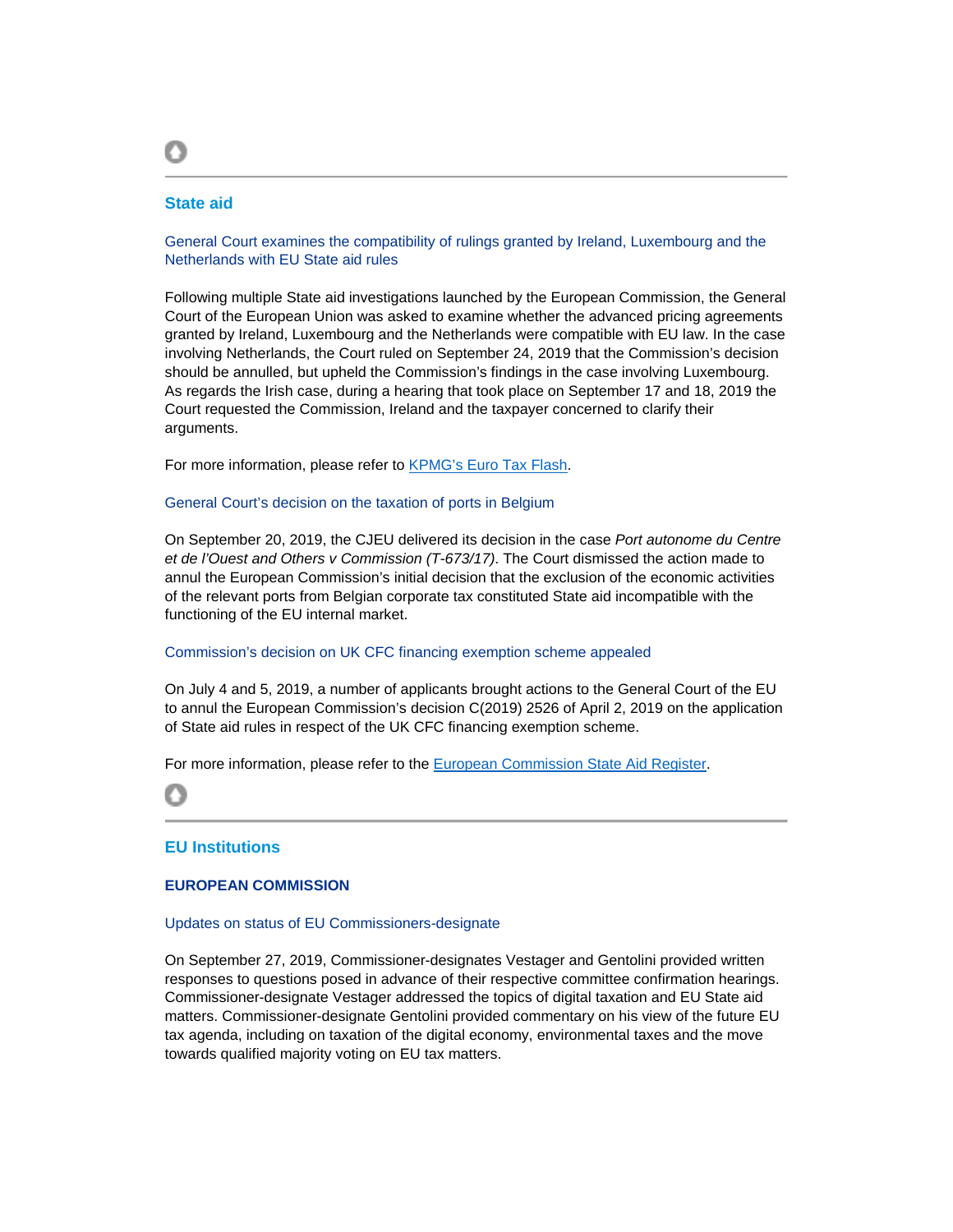On September 30, 2019, the European Commission was informed that Commissionersdesignate László Trócsányi (Hungary) and Rovana Plumb (Romania) were unable to be confirmed due to conflicts of interest uncovered during the confirmation process. The hearings for the Romanian and Hungarian Commissioners-designate will be suspended until further steps are announced by European Commission President-elect Ursula von der Leyen.

For more information, please refer to the responses of Commissioners-designate [Vestager](http://www.europarl.europa.eu/resources/library/media/20190927RES62423/20190927RES62423.pdf) and [Gentolini](http://www.europarl.europa.eu/resources/library/media/20190927RES62447/20190927RES62447.pdf).

The European Economic and Social Committee (EESC) supports a move to qualified majority voting on energy tax matters

On September 27, 2019, the EESC announced that, in relation to energy tax matters, it supports the European Commission's position that a switch should be made from unanimity voting to qualified majority voting.

For more information, please refer to the EESC [press release.](https://www.eesc.europa.eu/en/news-media/news/eesc-supports-move-qualified-majority-voting-energy-taxation)



# <span id="page-2-0"></span>**OECD**

### Multilateral Convention developments

On September 30, 2019 and September 26, 2019 respectively, Denmark and Iceland deposited their instrument of ratification for the Multilateral Convention (2016) (MLI) and on September 19, 2019 Uruguay ratified the MLI. The MLI will enter into force in respect of Denmark and Iceland on January 1, 2020. In addition, the MLI entered into force in respect of India, Belgium and Russia on October 1, 2019.

### Consultation launched on transfer pricing draft toolkit on documentation requirements

On September 27, 2019, the Platform for Collaboration on Tax, a joint initiative of the OECD, International Monetary Fund, United Nations and the World Bank, launched a consultation aimed at assisting developing countries with the implementation of effective transfer pricing documentation measures. The consultation relates to a proposed draft toolkit which would provide assistance in relation to the documentation of transfer pricing analysis and includes guidance on current practice internationally.

For more information, please refer to [KPMG's TaxNewsFlash.](https://home.kpmg/us/en/home/insights/2019/09/tnf-oecd-developing-country-implementation-of-transfer-pricing-documentation-rules-comments-requested-on-draft-toolkit.html)

### Tax Inspectors Without Borders annual report released

On September 24, 2019, Tax Inspectors Without Borders (TIWB) released its annual report for the period May 2018 to April 2019. TIWB, a joint initiative of the OECD and UN Development Programme, is intended to assist local authorities in developing countries improve the quality of auditing and tax compliance.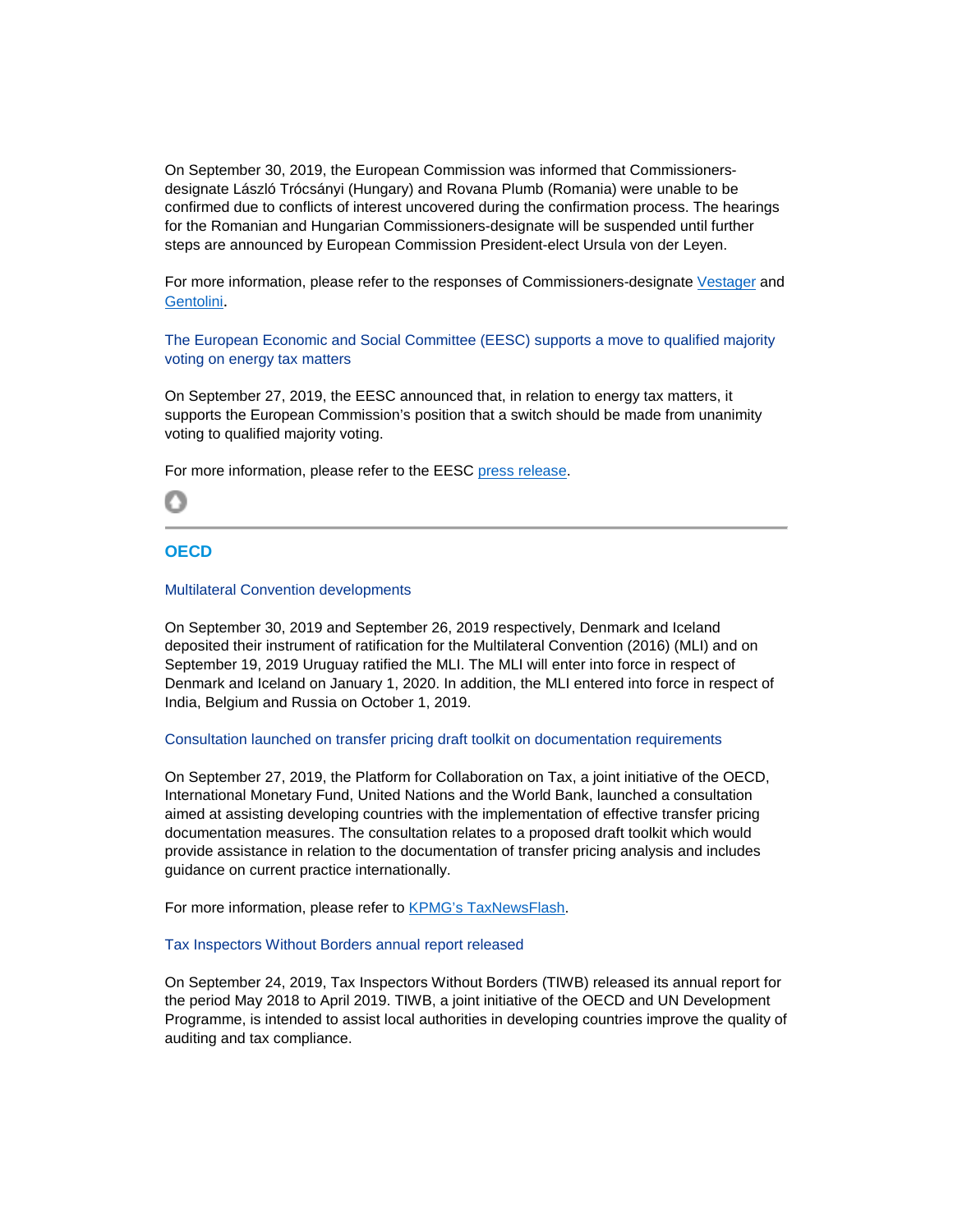For more information, please refer to the [report.](http://www.tiwb.org/resources/reports-case-studies/tax-inspectors-without-borders-annual-report-2018-2019-web.pdf)

OECD publication of its 2019 Tax Administration Series

On September 23, 2019, the OECD released the 2019 edition of its Tax Administration Series publication. The publication provides an overview of the shift towards the use of eadministration and other technologies by tax authorities to increase compliance. Findings show that the adoption of digital tools results in the reduction of administrative costs and the better protection of national tax bases.

For more information, the publication is available [here.](https://read.oecd-ilibrary.org/taxation/tax-administration-2019_74d162b6-en#page2)

OECD report notes the importance of increasing taxes on fossil fuels

On September 20, 2019, the OECD announced the publication of a report entitled Taxing Energy Use 2019. The report compares the taxation of different fossil fuels across forty-four jurisdictions and concludes that taxes on polluting energy sources fall short of the levels required to address air pollution and to curb the risks associated with climate change.

For more information, a [summary](https://www.oecd.org/tax/tax-policy/brochure-taxing-energy-use-2019.pdf) of the [report](https://www.oecd.org/tax/taxing-energy-use-efde7a25-en.htm) is currently available, with the full report (available from October 15, 2019).

# <span id="page-3-0"></span>**Local Law and Regulations**

# **Austria**

### Draft bill on the Tax Reform approved by Austrian Parliament

On September 19, 2019, the lower house of the Austrian Parliament approved a Tax Reform bill. Key measures include the transposition of the hybrid mismatch provisions of ATAD and ATAD 2 into national law, the introduction from January 1, 2020 of a Digital Services Tax (applicable to certain companies) at a rate of 5% and the implementation of EU mandatory disclosure rules. The draft has been sent for approval to the upper house of the parliament.

# **Belgium**

### Updated UBO register FAQ manual published

On September 24, 2019, the Belgian Ministry of Finance updated its ultimate beneficial ownership (UBO) register FAQ manual. The updated manual includes guidance on how to interpret the definition of a beneficial owner in various cases and guidance on the types of documentation required, penalties for non-compliance, access to the register and filling procedures. The deadline for UBO information reporting in Belgium is September 30, 2019.

# **Cyprus**

Legislation of implementation of DAC 6 announced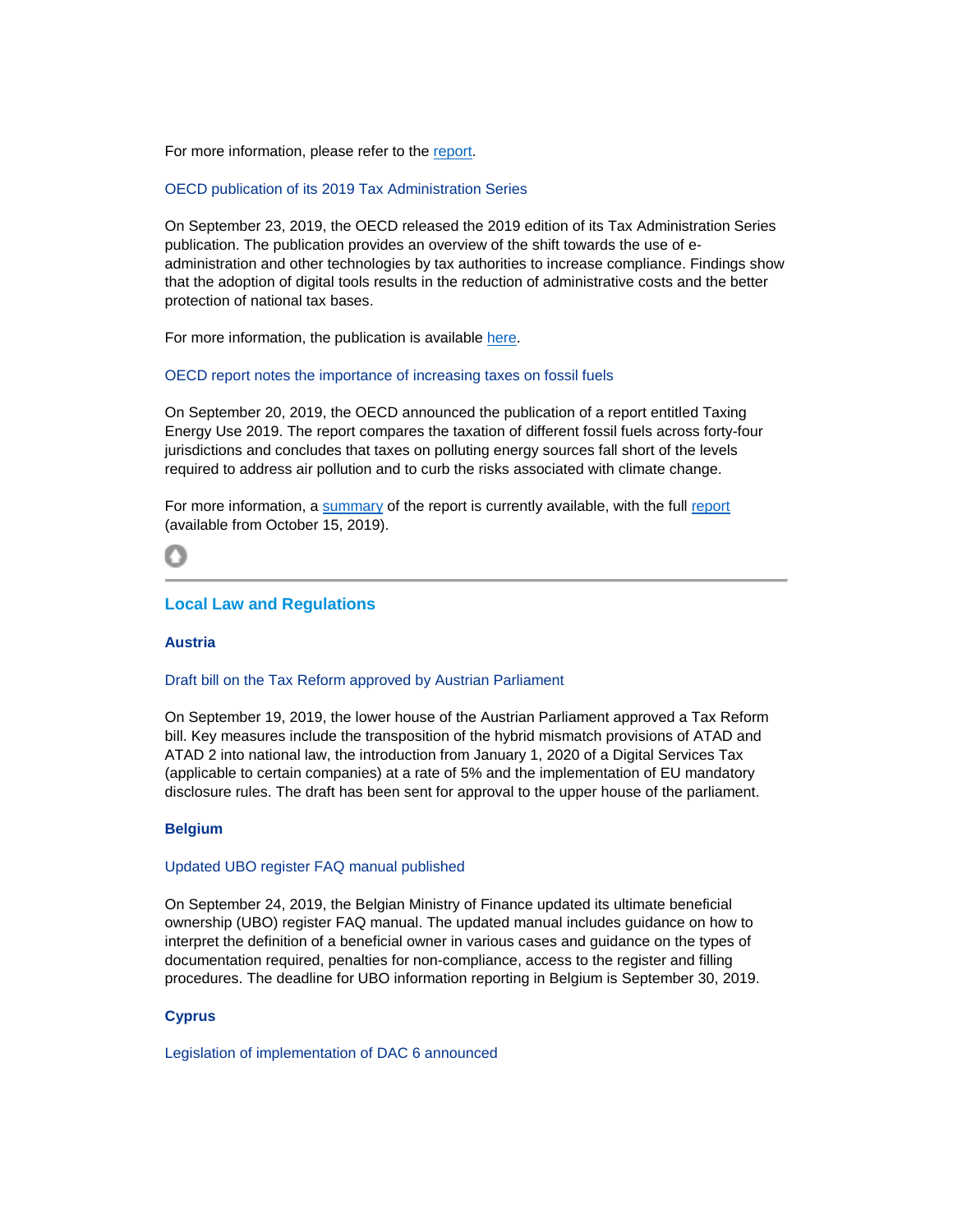On September 16, 2019, the Cypriot Tax Department announced that legislation to implement EU Directive 2018/822 on mandatory disclosure rules, will be introduced before the end of 2019. The announcement confirmed that, for arrangements made between June 25, 2018 and June 30, 2020, the first reports should be submitted in Cyprus prior to August 1, 2020.

### **France**

# Finance Bill for 2020 submitted to French Parliament

On September 27, 2019, the French government submitted the Finance Bill for 2020 to the French Parliament. The bill proposes a reduction in the French standard corporate income tax (CIT) rate to 28% for companies with an annual turnover of less than EUR 250 million with effect from January 1, 2020. For companies with an annual turnover in excess of EUR 250 million, the CIT rate of 28% will apply to the first EUR 500,000 of profits of the company with the current rate of 31% applicable thereafter. The bill envisages further reductions to 27.5% from January 1, 2021 and 25% from January 1, 2022 that would apply to all profits. The bill also includes proposals to transpose EU anti-hybrid rules under ATAD and ATAD 2 into French national law along with a proposal to publish a list of non-cooperative digital platforms. Finally, non-resident companies in a loss-making position will be able to claim a temporary refund of the withholding taxes paid, following the CJEU decision in the Sofina case (C-575/17).

# **Germany**

### Germany publishes revised mandatory disclosure tax law

On September 26, 2019, the German authorities published an official draft law to transpose EU Directive 2018/822 on mandatory disclosure rules (DAC6) into German national law. The terms of the Directive are closely adhered to by the draft law although there are some notable exceptions.

### **Greece**

### List of non-cooperative jurisdictions published

On September 23, 2019, the Greek Public Revenue Authority announced its determination of non-cooperative jurisdictions for 2018 and 2019. In particular, the following jurisdictions were listed as being considered to be non-cooperative for 2019: Sint Maarten, Anguilla, Vanuatu, Kingdom of Lesotho, Gabon, Ghana, Guatemala, North Macedonia, Ecuador, Kenya, Curacao, Kazakhstan, Liberia, Mauritania, Botswana, Burkina Faso, Brunei, Marshall Islands, Paraguay, Trinidad and Tobago and the Philippines.

### **Jersey**

### Consultation on mandatory disclosure rules for CRS avoidance

On September 23, 2019, the government launched a public consultation on the introduction of mandatory disclosure rules for common reporting standard (CRS) avoidance arrangements and opaque offshore structures. The draft rules, which would require advisers to disclose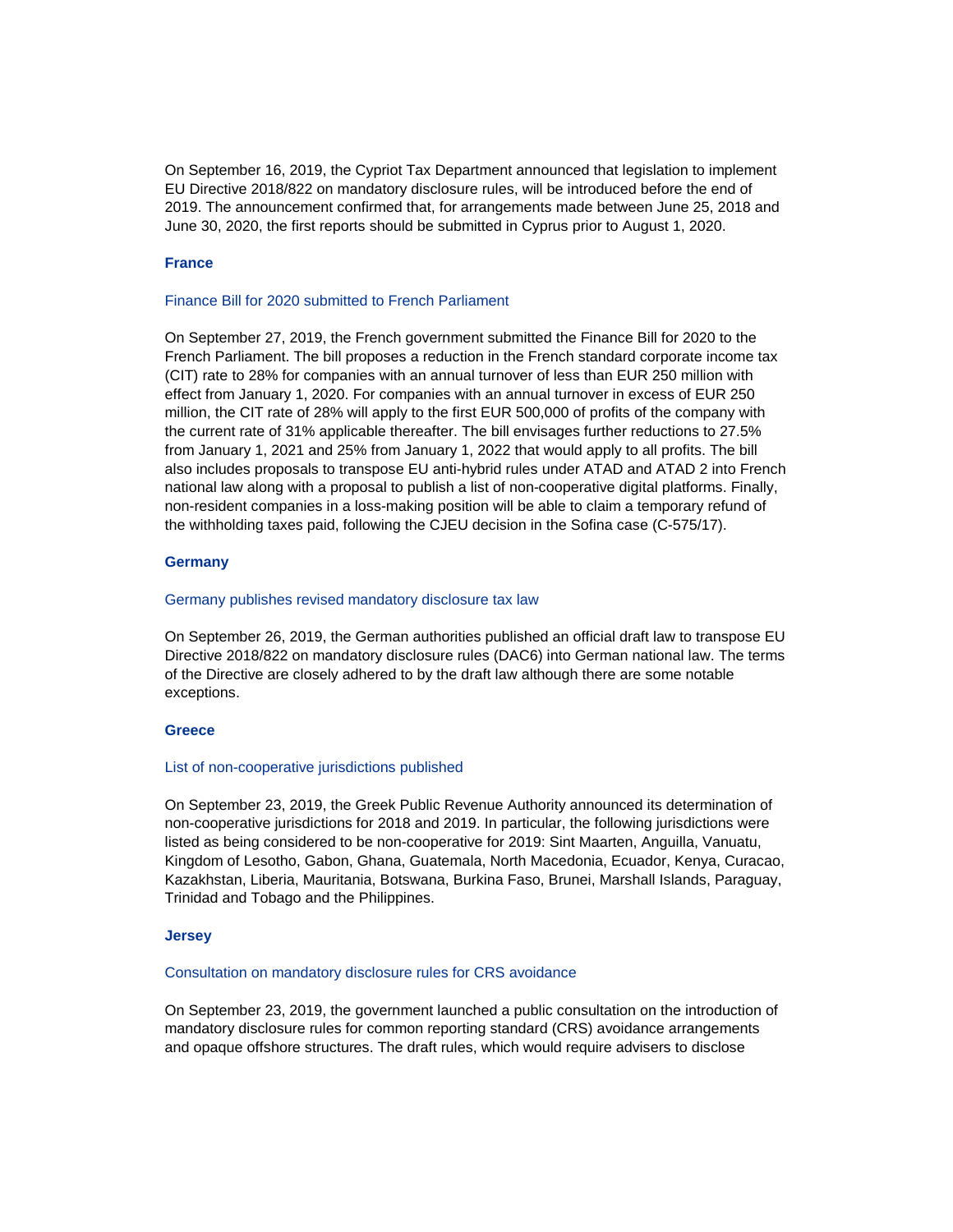arrangements or offshore structures, including the identity of the beneficial owner, aim at implementing Jersey's earlier commitment to the EU Code of Conduct Group.

For more information, please refer to the [consultation.](https://www.gov.je/Government/Consultations/Pages/MandatoryDisclosureRules.aspx)

# **Netherlands**

### EUR 1 billion claim for back taxes issued by Dutch tax authorities to tobacco manufacturer

Following a tax evasion investigation by the Dutch tax authorities, a tobacco manufacturer was ordered to pay EUR 1 billion in outstanding taxes. The Dutch tax authorities found that certain fees paid by Dutch subsidiaries of the tobacco group for loans granted via a UK holding company were inflated in order to shift profits out of the Dutch tax resident subsidiaries. The decision is being appealed by the taxpayer.

### **Portugal**

### Portugal transposes EU Council Directive on tax dispute resolution mechanisms

On September 19, 2019, Portugal transposed EU Directive 2017/1852 on tax dispute resolution mechanisms. The provisions adopted in Portuguese domestic law are largely consistent with the requirements laid out in the Directive with enhanced procedures introduced in relation to the settlement of tax treaty disputes between Portugal and EU Member States.

### Direct taxation amendments introduced

On September 18, 2019, a new bill was introduced in Portugal. In particular, amendments to Portuguese transfer pricing legislation will align the existing legislation with 2017 OECD Transfer Pricing Guidelines. Amendments are also being introduced to simplify the procedures associated with operating withholding tax on payments made to non-Portuguese tax resident parties including the introduction of new standardized withholding tax documentation. The amendments are effective from October 1, 2019.

### **Slovakia**

### Slovakian Parliament approve EU Directive on mandatory disclosure rules

On September 11, 2019, the Slovakian Parliament approved a bill transposing EU Directive 2018/822 on mandatory disclosure rules into Slovakian national law.

# **Slovenia**

### Tax law reform proposals announced

On September 20, 2019, the Slovenian Ministry of Finance announced proposed amendments to Slovenian Corporate Income Tax (CIT) Law. The measures announced include the introduction of an exit tax and hybrid mismatch rules consistent with Slovenia's requirements under ATAD and ATAD 2. Other changes include an increase of the CIT rate from 19% to 20%. The proposals are expected to come into force on January 1, 2020.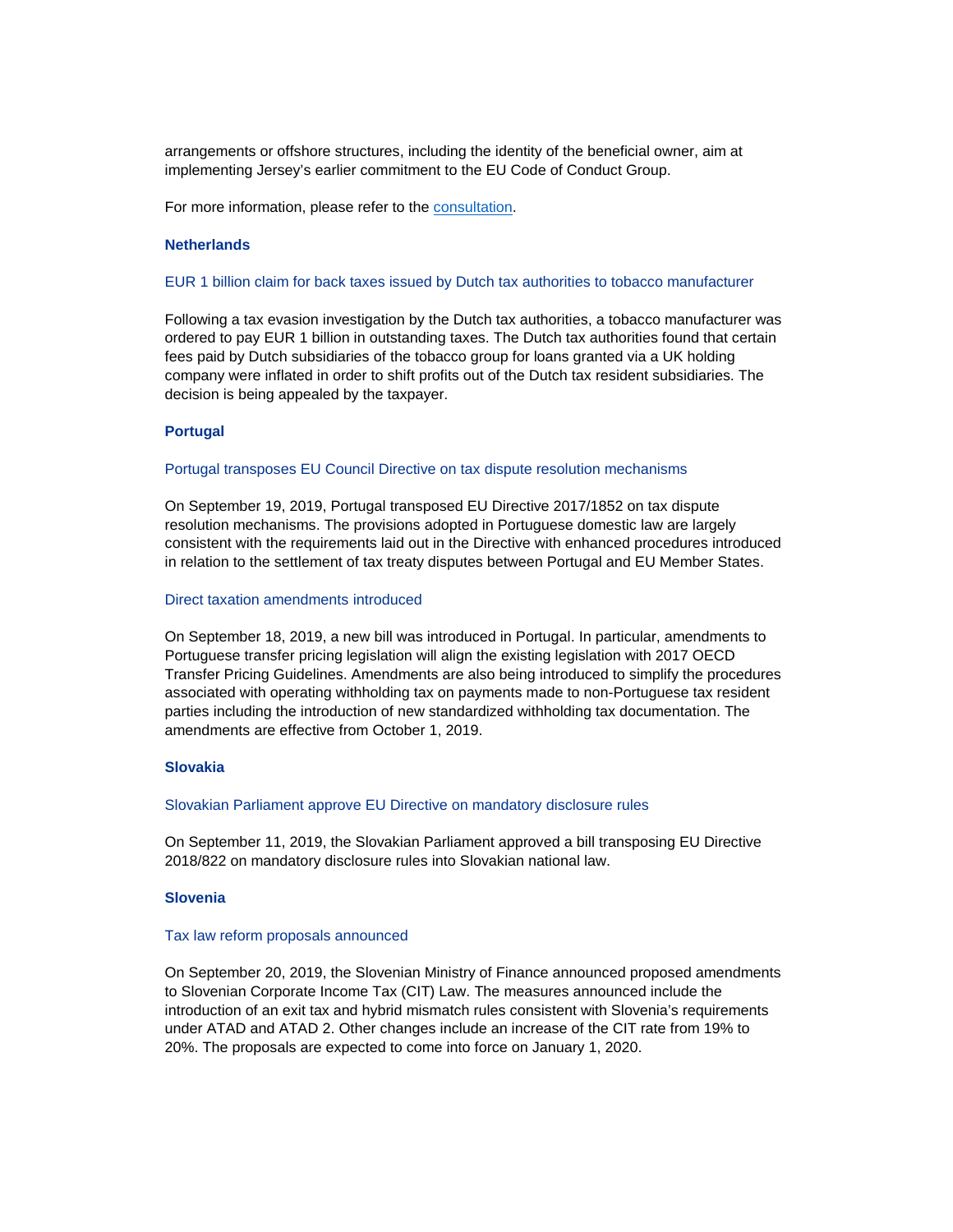# **Switzerland**

### Implementation of Recommendations of Global Forum

On September 27, 2019, the Swiss Federal Council adopted, with effect from November 1, 2019, a Federal Act on the Implementation of Recommendations of the Global Forum on Transparency and Exchange of Information for Tax Purposes. The law will impose certain conditions under which bearer shares are permitted and provides for penalties for shareholders or companies that fail to maintain a proper beneficial owner register.



# <span id="page-6-0"></span>**Local Courts**

# **Norway**

# US pension fund denied the reduction of withholding tax

On September 17, 2019, the Norwegian national tax assessment board (the Board) rendered its verdict in a case regarding the denial of a reduced rate of withholding tax under the Norway-United States Double Tax Treaty for a US pension trust by the Norwegian tax authorities. The Board agreed with the assessment of the Norwegian tax authorities and denied treaty benefits on the basis that the dividends received by the pension trust were not taxed in the US and the pension trust should therefore not be considered resident in US under the terms of the treaty.





**Robert van der Jagt** Chairman, KPMG's EU Tax Centre and Partner, Meijburg & Co

## **Key links**

Visit our [website](https://home.kpmg.com/xx/en/home/services/tax/regional-tax-centers/eu-tax-centre/eu-e-news.html) for earlier editions